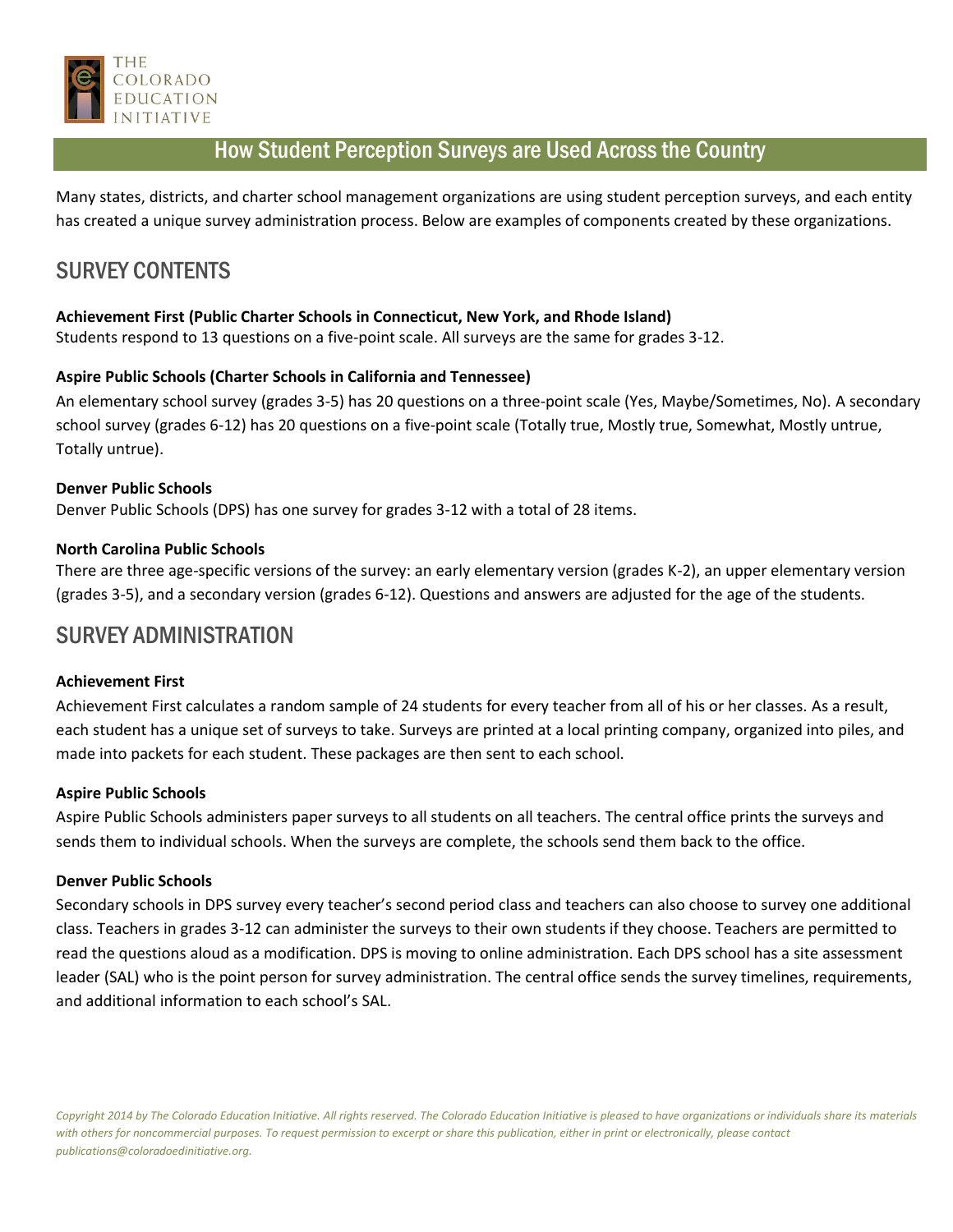### **North Carolina Public Schools**

In all districts, the K-2 survey is administered via paper and pencil. An online option is available for students in grades 3-12, and 41 of the 49 school districts in the state complete the survey online. Each superintendent selects a district coordinator who serves as the main contact between the district, North Carolina Department of Public Instruction, and Cambridge Education (the survey vendor). The district coordinator assigns a school coordinator at each school who is responsible for distributing and collecting survey materials.

# **Pittsburgh Public Schools**

Pittsburgh Public Schools surveys two classes per eligible teacher, which includes core content, related arts, ESL, and special education teachers. Teachers who are self-contained will have the same class surveyed at two different times.

# FREQUENCY OF ADMINISTRATION

# **Achievement First, Aspire Public Schools, North Carolina Public Schools, and Pittsburgh Public Schools**

Student surveys are administered once a year.

# **Denver Public Schools**

DPS administers their survey in the fall but also has a makeup administration in the spring for any new teachers or teachers with insufficient data from the fall.

# VENDORS OR PROVIDERS USED

### **Achievement First**

Achievement First uses a Denver-based provider, Survey2Go.

### **Aspire Public Schools**

Aspire Public Schools uses TAB, a record management company, to process survey data.

# **North Carolina Public Schools**

North Carolina Public Schools contracts with Cambridge Education, an international education firm.

# PROCESSING AND REPORTING

### **Achievement First**

Each school sends its completed surveys directly to Survey2Go, which uploads the results in Excel for viewing and assessment. In 2011-2012, Achievement First created reports of survey data using Microsoft Access. Teachers meet individually with their coach to discuss the results.

### **Aspire Public Schools**

Aspire Public Schools' central office sends the surveys to TAB to process and translate into usable data. After receiving the survey data from TAB, Aspire uses Tableau, a data visualization application, to analyze the data and create reports.

### **Denver Public Schools**

Results are available approximately one month after the surveys are completed. Reports are made available through DPS online portal sites.

*Copyright 2014 by The Colorado Education Initiative. All rights reserved. The Colorado Education Initiative is pleased to have organizations or individuals share its materials with others for noncommercial purposes. To request permission to excerpt or share this publication, either in print or electronically, please contact publications@coloradoedinitiative.org.*